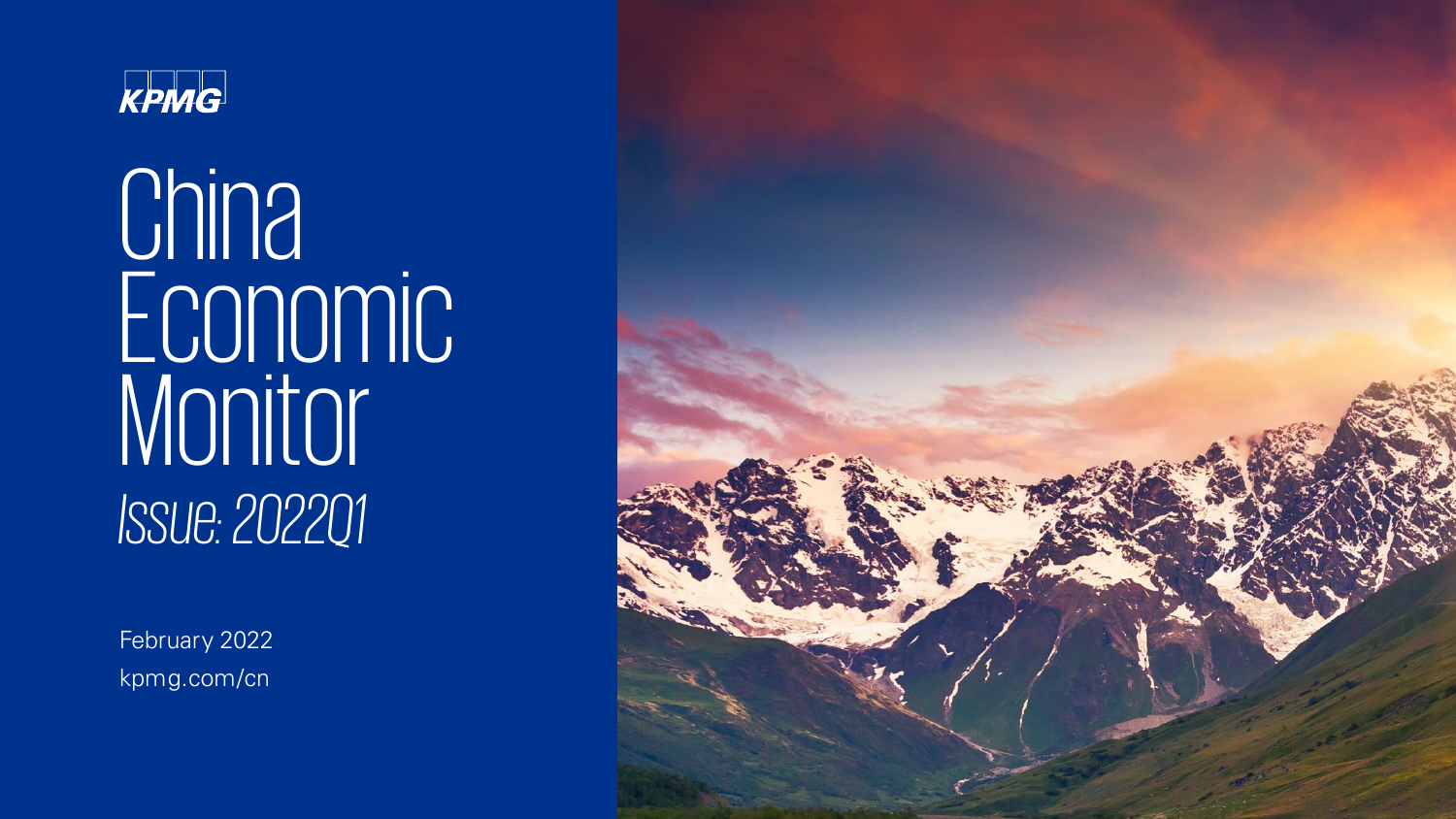# Key takeaways

- China's real GDP grew 4.0% in Q4 year-over-year (yoy), down from 4.9% in Q3, due to a higher base but better than market expectation. The economy expanded by 8.1% for the full year of 2021, after being the only major economy to post positive growth in 2020. In sequential terms, the Q4 growth rate improved to 1.6% from 0.7% in Q3.
- China's 2021 GDP totalled RMB 114 trillion (USD 17.7 trillion). This represents an increase of USD 3 trillion from a year ago, about the same size as the United Kingdom's annual GDP. China's GDP per capita reached USD 12,551, higher than the global average and close to the threshold of high-income economies (current standard by the World Bank stands at USD 12,695). With continued economic growth, China is expected to surpass the mark for high-income economy this year, which will more than double the world's population in the high-income group from 1.2 billion to 2.6 billion.
- Exports remained strong through 2021, growing 23% in Q4 and 30% for the full year. Robust external demand drove up industrial production (up 10% in 2021) and manufacturing investment (up 14% in 2021), a main contributor to the overall growth.
- Domestic consumption remains weak and growth of retail sales growth slowed to 1.7% in December, the slowest pace since August 2020. New COVID-19 cases, especially those with the highly transmissible Omicron variant, have led to tightened quarantine measures in some areas. With a series of major events taking place in 2022 such as the Beijing Winter Olympics, the Two Sessions (National People's Congress starting on 5 March), and the 20<sup>th</sup> Party Congress, we expect pandemic control measures to remain tight in the near future. The recovery of domestic consumption is likely to be gradual and will be subject to pandemic evolvement.
- The real estate market continues to face pressure. New property sales fell 17% and property starts dropped 29% from a year ago in Q4. The government has applied some marginal easing measures to support the housing market, such as accelerating mortgage approvals and increasing bank loans to the property sector. However, we expect the overall regulatory tone of 'housing is for living in, not for speculation' to remain in place.
- Against increasing headwinds, the government has adopted both fiscal and monetary measures to stabilise growth. On the fiscal side, the State Council pre-approved a RMB1.46 trillion quota for special local government bonds in December, which should help support infrastructure investment in H1. On the monetary side, the People's Bank of China (PBoC) cut the required reserve ratio and reduced the oneyear Loan prime rate (LPR) by 5bp in December. It expanded the cut to the MLF and reverse repo rate in January and slashed both one-year and five-year LPR. With significant growth pressure, we expect more supportive measures to be released in the coming months. We expect China's GDP to grow 5.2% in 2022.

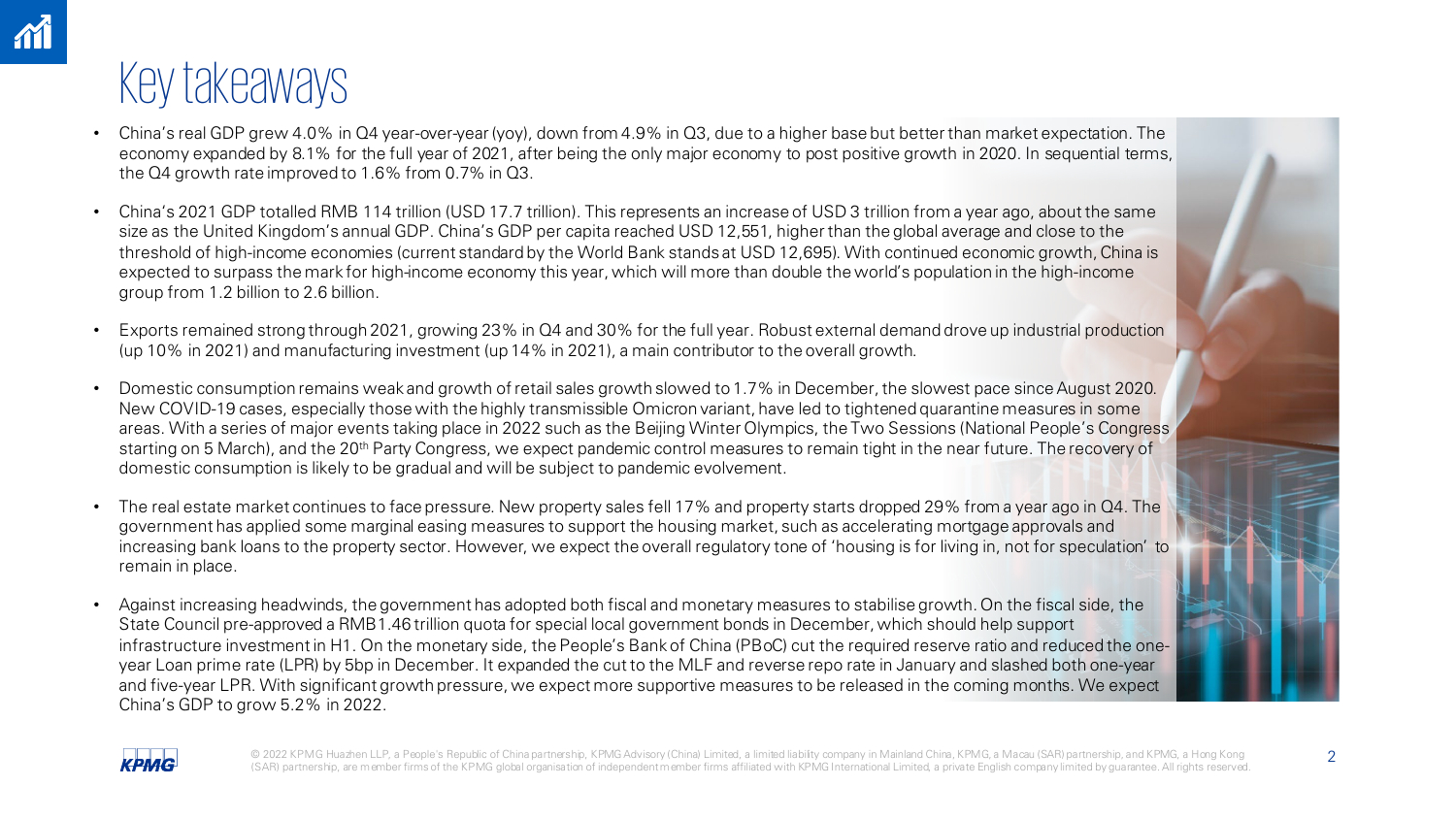## The highly transmissible Omicron variant drives global inflections to new highs





- Confirmed COVID-19 cases reached over 400 million worldwide as of 6 February, resulting in over 5.7 million deaths.
- In late November 2021, a new variant of COVID-19, Omicron, was first discovered in South Africa. It is the fifth variant of concern identified by the WHO and is more transmissible than all previous variants.
- Global daily new infections broke previous records and reached over 3 million in early February 2022. The virus resurgence has brought back travel restrictions in some countries.
- China has also seen new infections caused by the Omicron variant in some areas. Given the high transmissibility of this variant, we expect the government to maintain tight quarantine measures in the near future.



© 2022 KPMG Huazhen LLP, a People's Republic of China partnership, KPMG Advisory (China) Limited, a limited liability company in Mainland China, KPMG, a Macau (SAR) partnership, and KPMG, a Hong Kong (3 (SAR) partnership, are member firms of the KPMG global organisation of independent member firms affiliated with KPMG International Limited, a private English company limited by guarantee. All rights reserved.

Source: Wind, KPMG analysis. Data through 6 February 2022.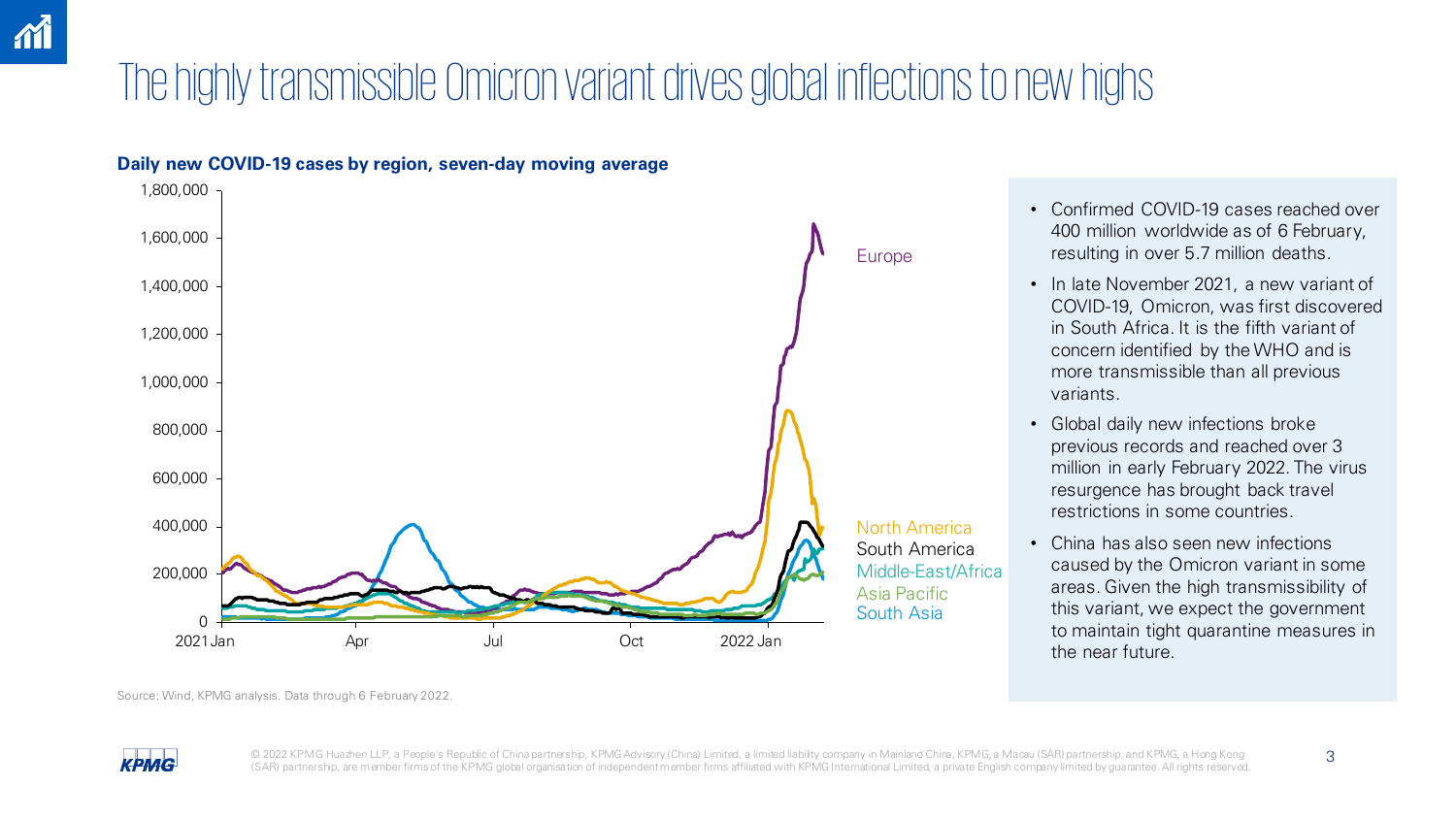### Half of the world's population has received at least two does of vaccines, but there is a significant gap across countries

**Share of population who have received at least two does of vaccines, %**



- As of 6 February, over 10 billion COVID-19 vaccine doses, including 1.1 billion booster doses, had been administered around the world. A total of 53.5% of the world population has received two doses of a COVID-19 vaccine. China has administered over 3 billion vaccine doses, including nearly 460 million booster shots.
- The vaccine campaign has accelerated in emerging market and developing countries. Around 50% of the population in emerging market economies are fully vaccinated, 14 ppt higher than that in October. However, only 20% of the population in low-income countries are fully vaccinated, significantly below in advanced economies.



© 2022 KPMG Huazhen LLP, a People's Republic of China partnership, KPMG Advisory (China) Limited, a limited liability company in Mainland China, KPMG, a Macau (SAR) partnership, and KPMG, a Hong Kong 4 (SAR) partnership, are member firms of the KPMG global organisation of independent member firms affiliated with KPMG International Limited, a private English company limited by guarantee. All rights reserved.

Source: Our World in Data, Data through 16 January 2022. KPMG analysis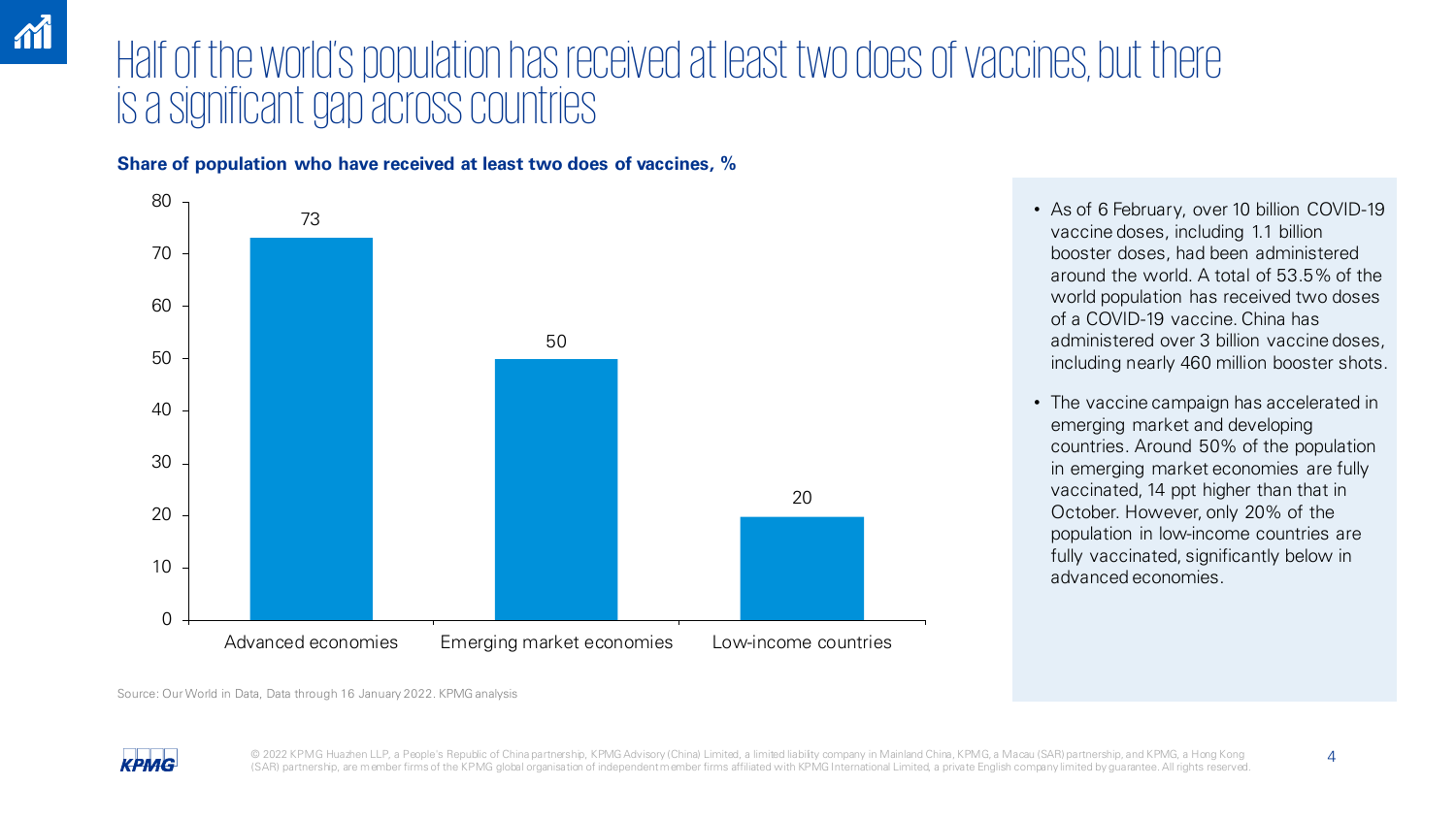# The pace of global economic recoveryis expected to moderate in 2022

#### **Real GDP growth and forecast, %**



- The global economy is expected to continue to recover in 2022 but the pace will likely be slower. Lingering pandemic spreads, supply chain disruptions and monetary policy normalisation weigh on continued global economic recovery.
- Rising inflation risk has put pressure on central banks to accelerate monetary policy tightening. The US Federal Reserve Bank is expected to raise interest rates four times in 2022 starting in March.
- Meanwhile, recovery of developing economies is facing further multiple challenges, including lower vaccination rates, higher debt levels and tightened financial conditions.

Source: IMF, KPMG analysis.

Note: China's 2022 forecast is by KPMG and the others are based on World Economic Outlook by the IMF (January 2022 edition). ASEAN-5 includes Indonesia, Malaysia, Philippines, Thailand, Vietnam.



© 2022 KPMG Huazhen LLP, a People's Republic of China partnership, KPMG Advisory (China) Limited, a limited liability company in Mainland China, KPMG, a Macau (SAR) partnership, and KPMG, a Hong Kong (SAR) partnership, are member firms of the KPMG global organisation of independent member firms affiliated with KPMG International Limited, a private English company limited by guarantee. All rights reserved.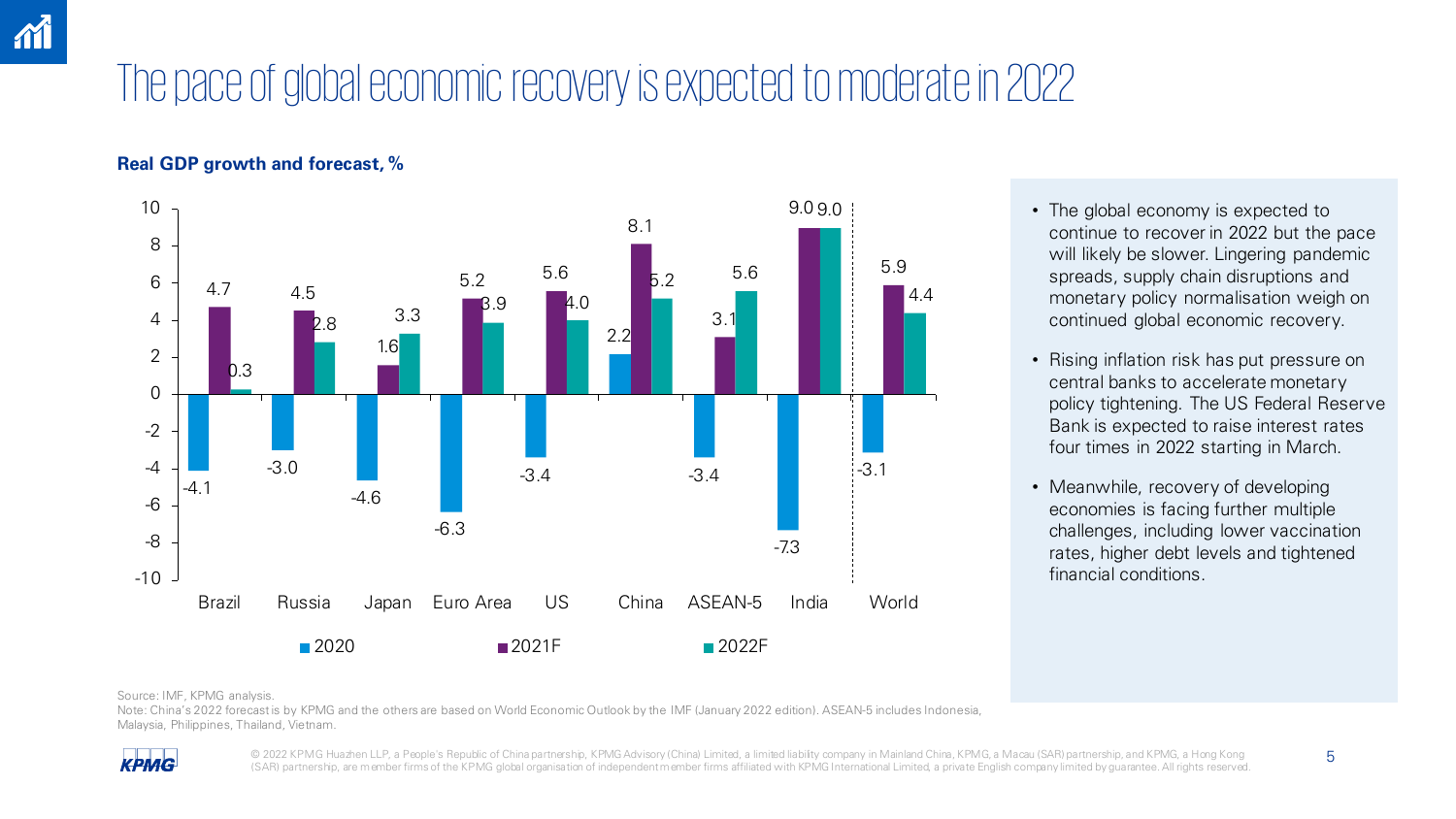### China's growth momentum slowed in H2 2021 and more supportive measures are expected to stabilise growth

**China's real GDP growth rate by quarter, yoy, %**



- China's GDP exceeded RMB 114 trillion (USD 17.7 trillion) in 2021. Real GDP grew 8.1% in 2021.
- China's GDP grew by 4.0% in Q4, down from the 4.9% pace in Q3 2021. The moderation was mainly due to a higher base in 2021 and the resurgence of infections in some areas. In sequential terms, the growth rate improved to 1.6% in Q4 from 0.7% in Q3.
- Going forward, the government is expected to roll out supportive measures to stabilise growth. Overall, we forecast mainland China's GDP to grow 5.2% in 2022.





© 2022 KPMG Huazhen LLP, a People's Republic of China partnership, KPMG Advisory (China) Limited, a limited liability company in Mainland China, KPMG, a Macau (SAR) partnership, and KPMG, a Hong Kong 6 (SAR) partnership, are member firms of the KPMG global organisation of independent member firms affiliated with KPMG International Limited, a private English company limited by guarantee. All rights reserved.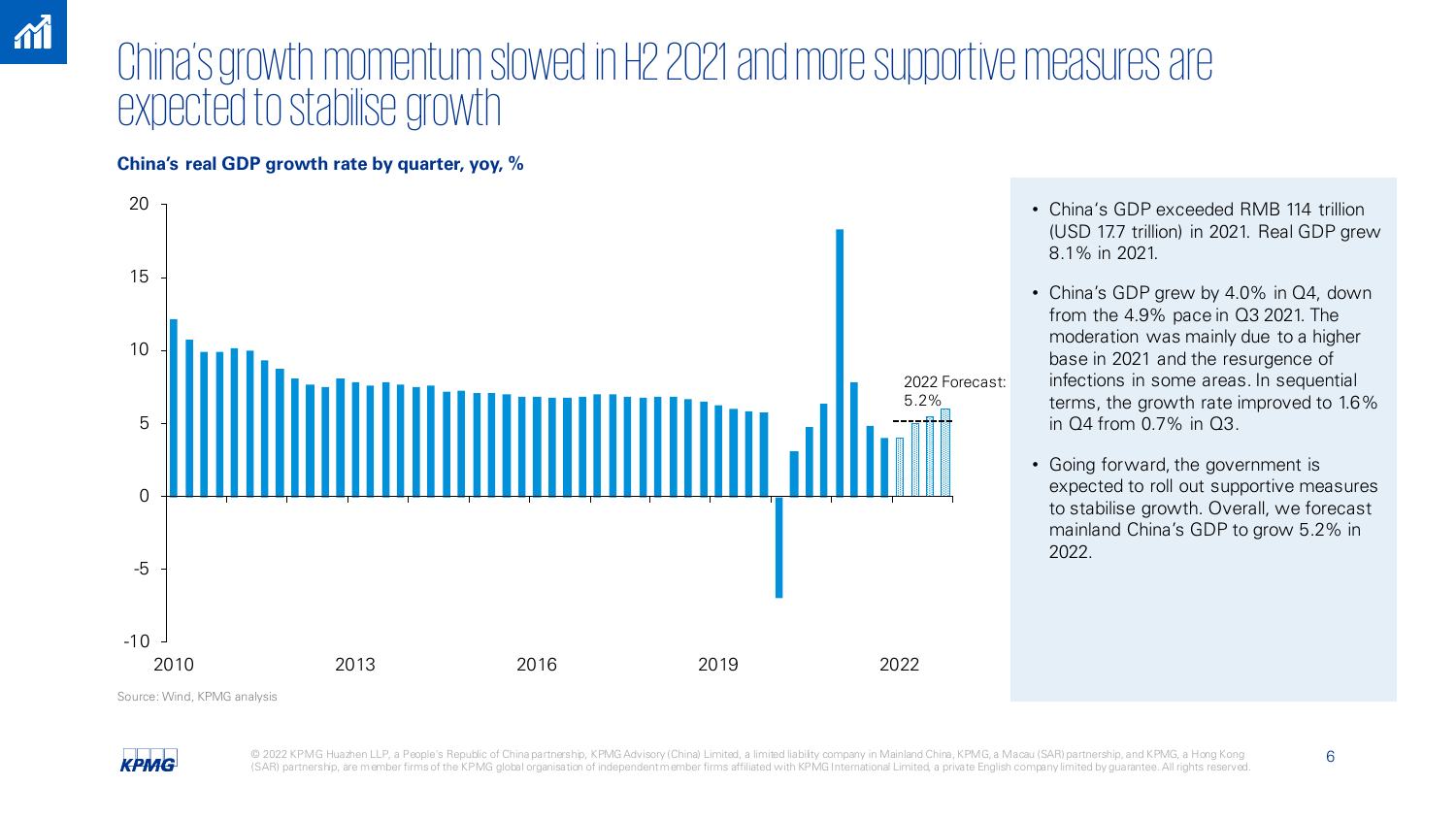# China is a step away from becoming a high-income economy



**China's gross national income per capita and threshold for high-income economies, USD**

- China's GDP per capita reached USD 12,551, higher than the global average and close to the high-income economy threshold (the World Bank's latest definition was set at USD 12,695 in 2021).
- With continued economic growth, China is expected to surpass the high-income threshold in 2022, which will lift the world's total population in the highincome group from the current 1.2 billion to 2.6 billion.

Source: World Bank, KPMG analysis Note: 2021 data is China's GDP per capita, other data is gross national income (GNI) per capita.



© 2022 KPMG Huazhen LLP, a People's Republic of China partnership, KPMG Advisory (China) Limited, a limited liability company in Mainland China, KPMG, a Macau (SAR) partnership, and KPMG, a Hong Kong <>> (SAR) partnership, are member firms of the KPMG global organisation of independent member firms affiliated with KPMG International Limited, a private English company limited by guarantee. All rights reserved.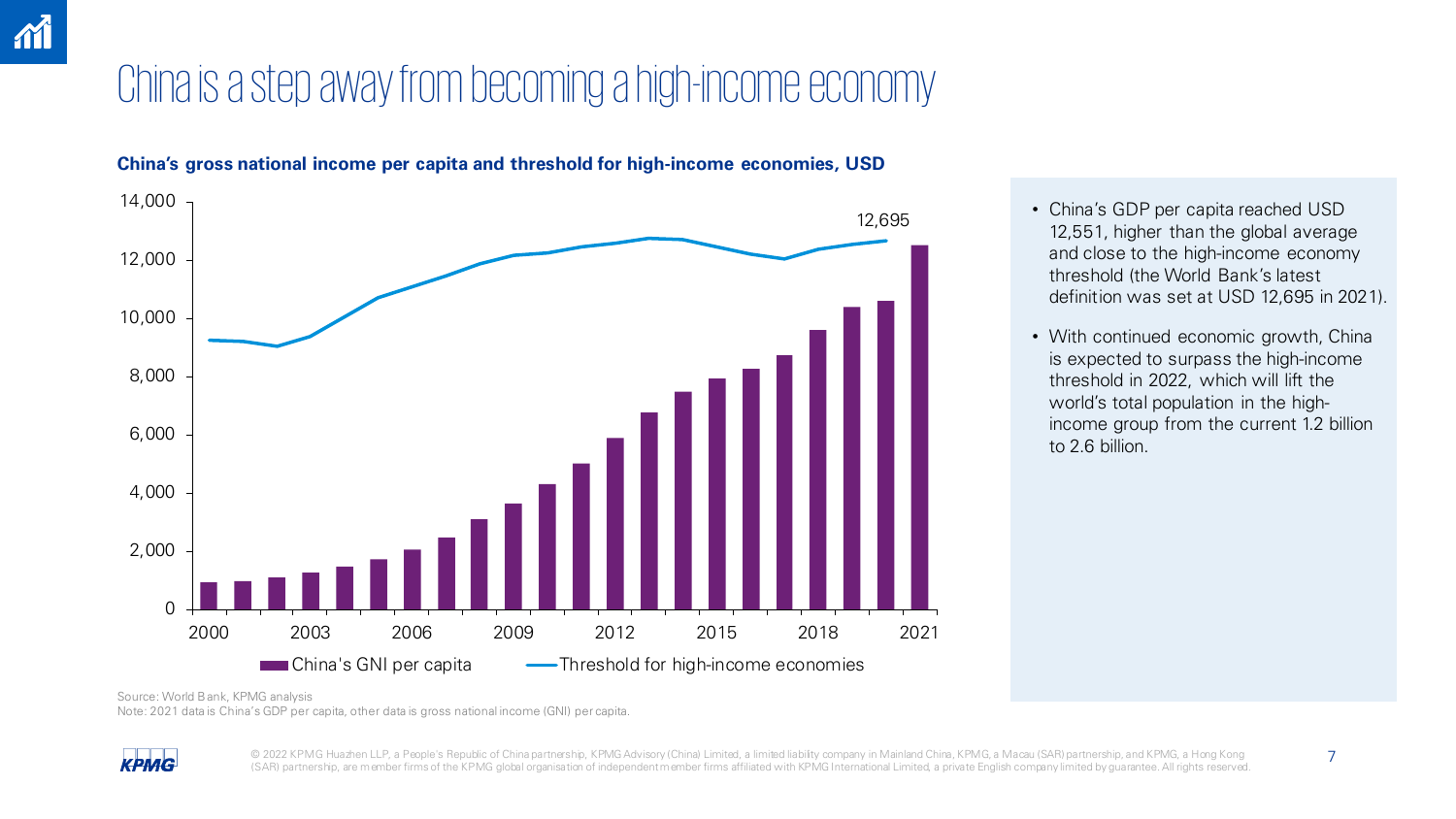### China's rebound in 2021 was largely driven by external demand, while recovery of domestic demand has remained slow

### **Two-year average growth rate, %**

|                        | 2017-2019<br>Average | 2021Q1 | 2021Q2  | 2021Q3 | 2021Q4  | 2021  |
|------------------------|----------------------|--------|---------|--------|---------|-------|
| <b>GDP</b>             | 6.6%                 | 5.0%   | 5.5%    | 4.8%   | 5.2%    | 5.1%  |
| Industrial production  | 6.2%                 | 6.8%   | 6.6%    | 5.3%   | 5.5%    | 6.1%  |
| <b>Retail Sales</b>    | 9.0%                 | 4.1%   | 4.6%    | 2.3%   | 3.3%    | 4.0%  |
| Fixed asset investment | 6.2%                 | 2.7%   | 5.6%    | 3.2%   | 3.7%    | 3.9%  |
| <b>Exports</b>         | 6.1%                 | 13.4%  | 14.2%   | 16.1%  | 19.7%   | 16.0% |
| <b>Imports</b>         | 9.8%                 | 12.0%  | 14.2%   | 14.1%  | 14.4%   | 13.7% |
| Income per capita      | 6.5%                 | 4.5%   | 5.9%    | 4.9%   | 5.1%    | 5.1%  |
| <b>Fiscal revenue</b>  | 5.8%                 | 3.2%   | 5.2%    | 4.6%   | $-1.5%$ | 3.1%  |
| Fiscal expenditure     | 8.2%                 | 0.1%   | $-1.5%$ | 2.3%   | 5.5%    | 1.5%  |

Source: Wind, KPMG analysis.

Note: 2021's growth rate are two-year average of 2020-2021. GDP, industrial production, and income per capita are in real terms; the rest are in nominal terms.

**KPMG** 

© 2022 KPMG Huazhen LLP, a People's Republic of China partnership, KPMG Advisory (China) Limited, a limited liability company in Mainland China, KPMG, a Macau (SAR) partnership, and KPMG, a Hong Kong<br>
8 (SAR) partnership, are member firms of the KPMG global organisation of independent member firms affiliated with KPMG International Limited, a private English company limited by guarantee. All rights reserved.

- To adjust for the base effects, we calculated the average annual growth rate of the past two years to better gauge China's true recovery momentum.
- Exports have been the main driver of China's economic recovery since the pandemic and growth averaged 16% for the past two years, far exceeding its previous pace. External demand also supports industrial production, which has maintained its pre-pandemic growth level.
- In contrast, growth in retail sales and investment is still significantly below the pre-pandemic levels.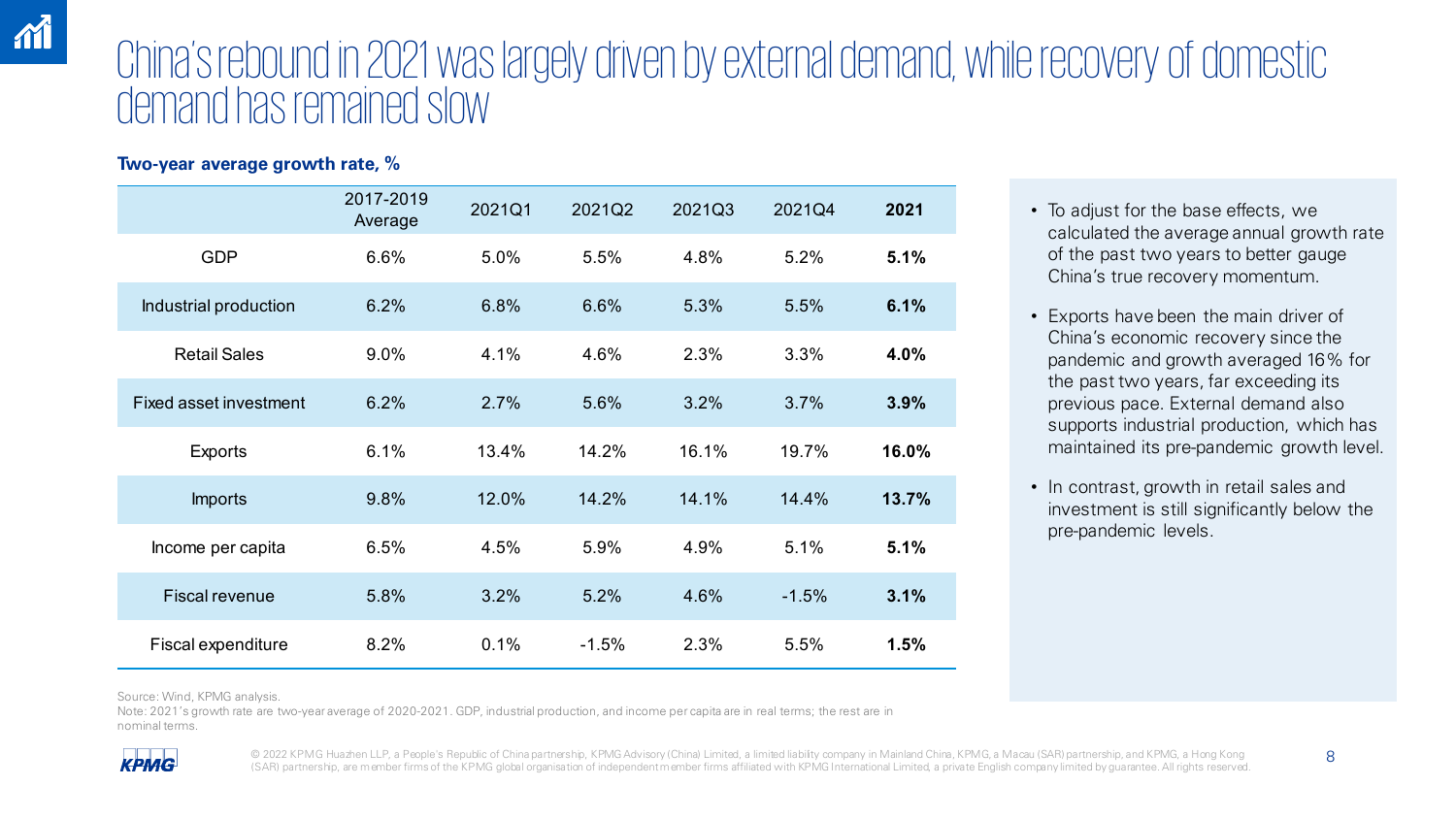## Industrial production improved with stabilising power supplies

#### **Growth of industrial production, 3mma, yoy, %**



Source: Wind, KPMG analysis

- As the government has taken various measures to boost power supply, such as ramping up coal production and imports, growth in industrial production rebounded to 4.3% in December, 1.2 ppt higher than that of September. The output of industrial production increased by 9.6% in 2021.
- Specifically, the output of high-tech sector performed well above the overall production activity, with an annualised growth of 18.2%. Meanwhile, high energy-consuming sectors, such as cement and aluminium, continued to decline in Q4.
- Vehicle production has improved gradually in recent months with stabilising chip supplies. However, supply chain disruptions will likely remain a constraint for industrial output with continued pandemic control measures.



© 2022 KPMG Huazhen LLP, a People's Republic of China partnership, KPMG Advisory (China) Limited, a limited liability company in Mainland China, KPMG, a Macau (SAR) partnership, and KPMG, a Hong Kong<br>
9 (SAR) partnership, are member firms of the KPMG global organisation of independent member firms affiliated with KPMG International Limited, a private English company limited by guarantee. All rights reserved.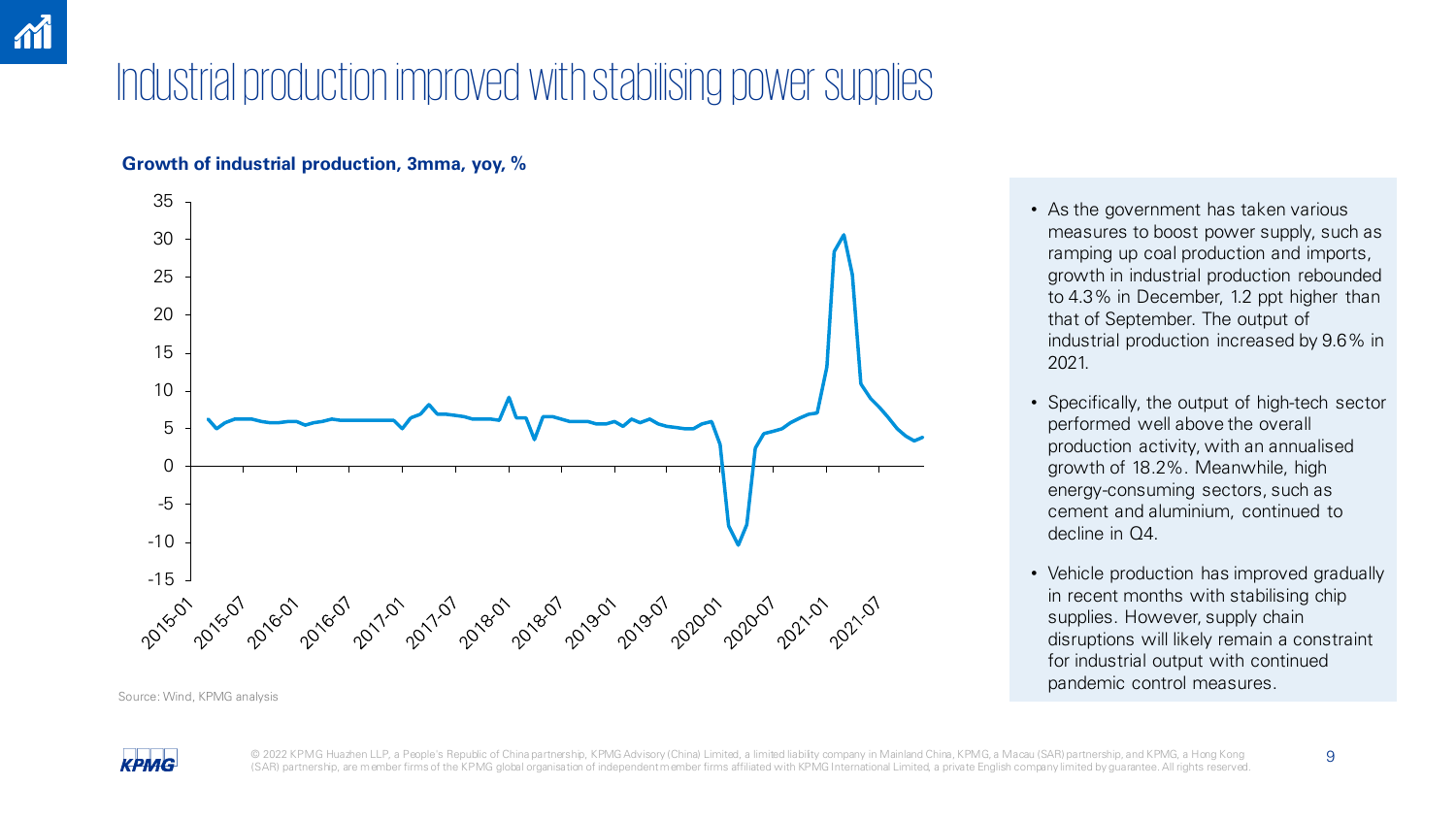### Household sentiment improved modestly, but remained weak



#### **Household confidence, survey of banks' urban depositors, diffusion index**

- Based on a survey by the People's Bank of China (PBoC), household sentiment for income growth improved slightly in Q4, but remained weak.
- As a result, households are still cautious about consumption. The share of surveyed households that are planning to increase consumption is still below prepandemic levels.
- Meanwhile, the labour market is improving, with the urban surveyed unemployment rate at 5.1% in 2021. It was 0.5 percentage points lower than a year ago but better than the government's target of 5.5%.

Source: the PBoC, KPMG analysis

Note: Income sentiment is a diffusion index with readings above 50 representing improving sentiment.



© 2022 KPMG Huazhen LLP, a People's Republic of China partnership, KPMG Advisory (China) Limited, a limited liability company in Mainland China, KPMG, a Macau (SAR) partnership, and KPMG, a Hong Kong [10 ] (SAR) partnership, are member firms of the KPMG global organisation of independent member firms affiliated with KPMG International Limited, a private English company limited by guarantee. All rights reserved.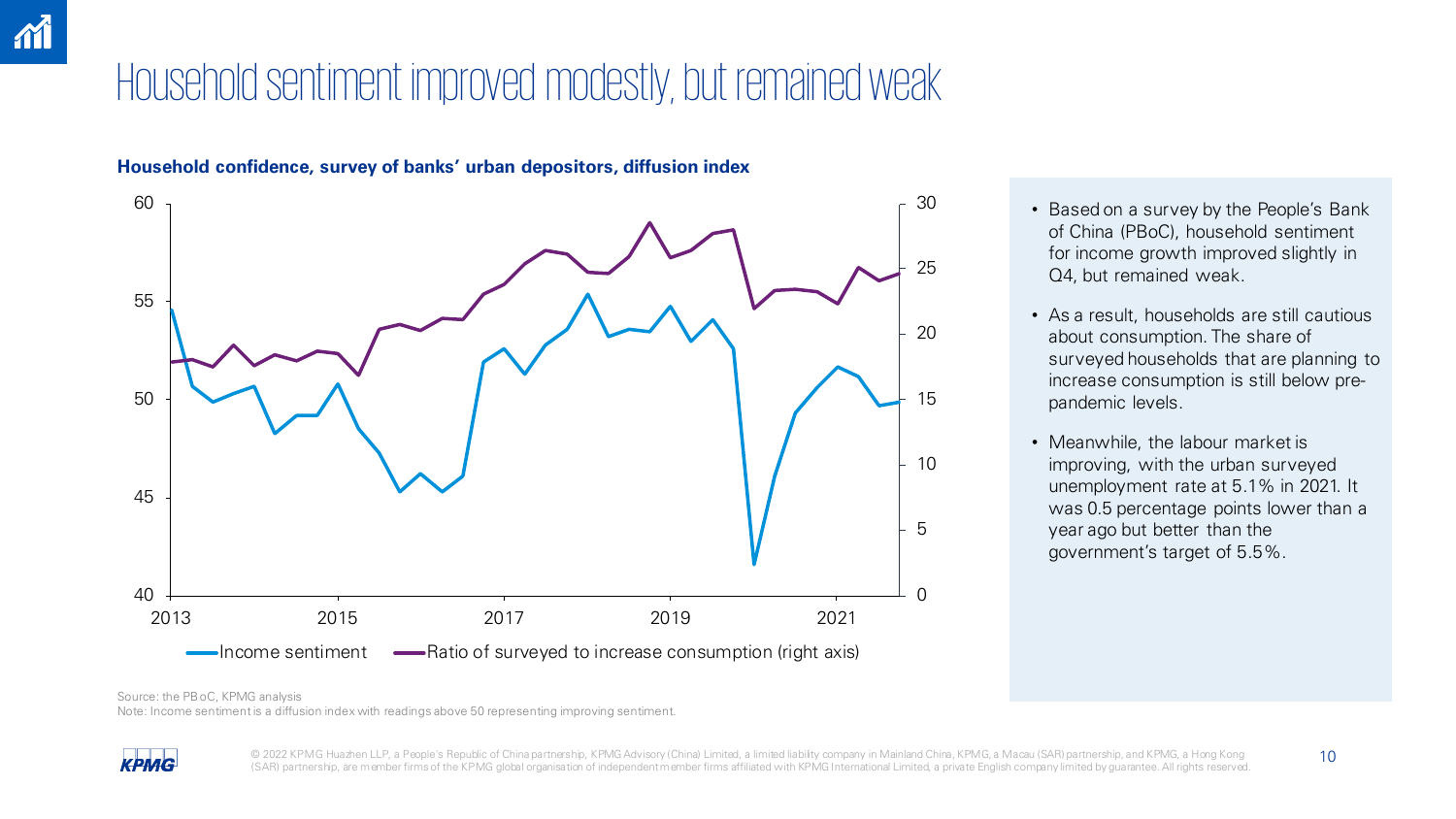### Service consumption has been more severely impacted by the pandemic

**Growth of goods consumption and catering sales, two-year average annual growth rate, %**



- New outbreaks since December 2021 resulted in tightened quarantine measures in some areas, which put pressure on consumption, especially services-related.
- The two-year annualised average growth of consumer goods dropped to 3.7% in December from 5.3% in November. In particular, catering services fell deeper into negative territory.
- Looking forward, we expect China to continue its dynamic zero-COVID strategy in the near future, as it hosts the Winter Olympic Games and the 20<sup>th</sup> Party Congress. The recovery in consumption is still subject to pandemic

Source: Wind, KPMG analysis



© 2022 KPMG Huazhen LLP, a People's Republic of China partnership, KPMG Advisory (China) Limited, a limited liability company in Mainland China, KPMG, a Macau (SAR) partnership, and KPMG, a Hong Kong [11] (SAR) partnership, are member firms of the KPMG global organisation of independent member firms affiliated with KPMG International Limited, a private English company limited by guarantee. All rights reserved.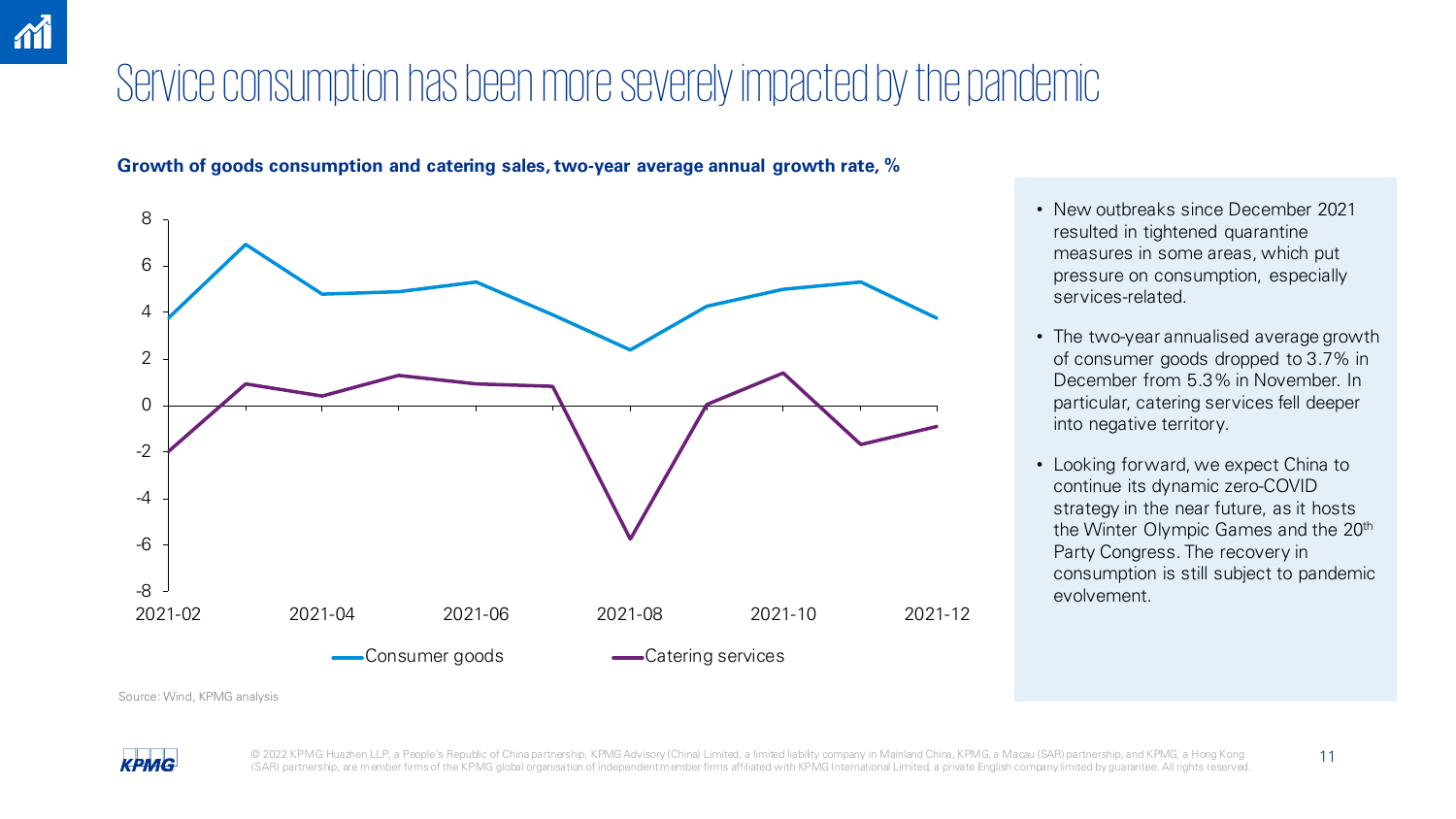# The housing market is facing significant headwinds with falling property sales and starts





- The property market is slowing down. Property starts fell 11.4% and new property sales were up merely 1.9% in 2021. Land purchases dropped by 25% in Q4, indicating property activity will likely remain weak in the coming months.
- The government has eased housing regulations in some cities to cushion the slowdown, such as relaxing mortgage rates and facilitating mortgage loan disbursement for first-time homebuyers.
- Some marginal easing may be adopted to prevent a sharp decline of the market in 2022, but the overall regulatory tone of 'housing is for living in, not for speculation' is expected to remain in place.

Source: Wind, KPMG analysis



© 2022 KPMG Huazhen LLP, a People's Republic of China partnership, KPMG Advisory (China) Limited, a limited liability company in Mainland China, KPMG, a Macau (SAR) partnership, and KPMG, a Hong Kong [2022 KPMG and KPMG, a (SAR) partnership, are member firms of the KPMG global organisation of independent member firms affiliated with KPMG International Limited, a private English company limited by guarantee. All rights reserved.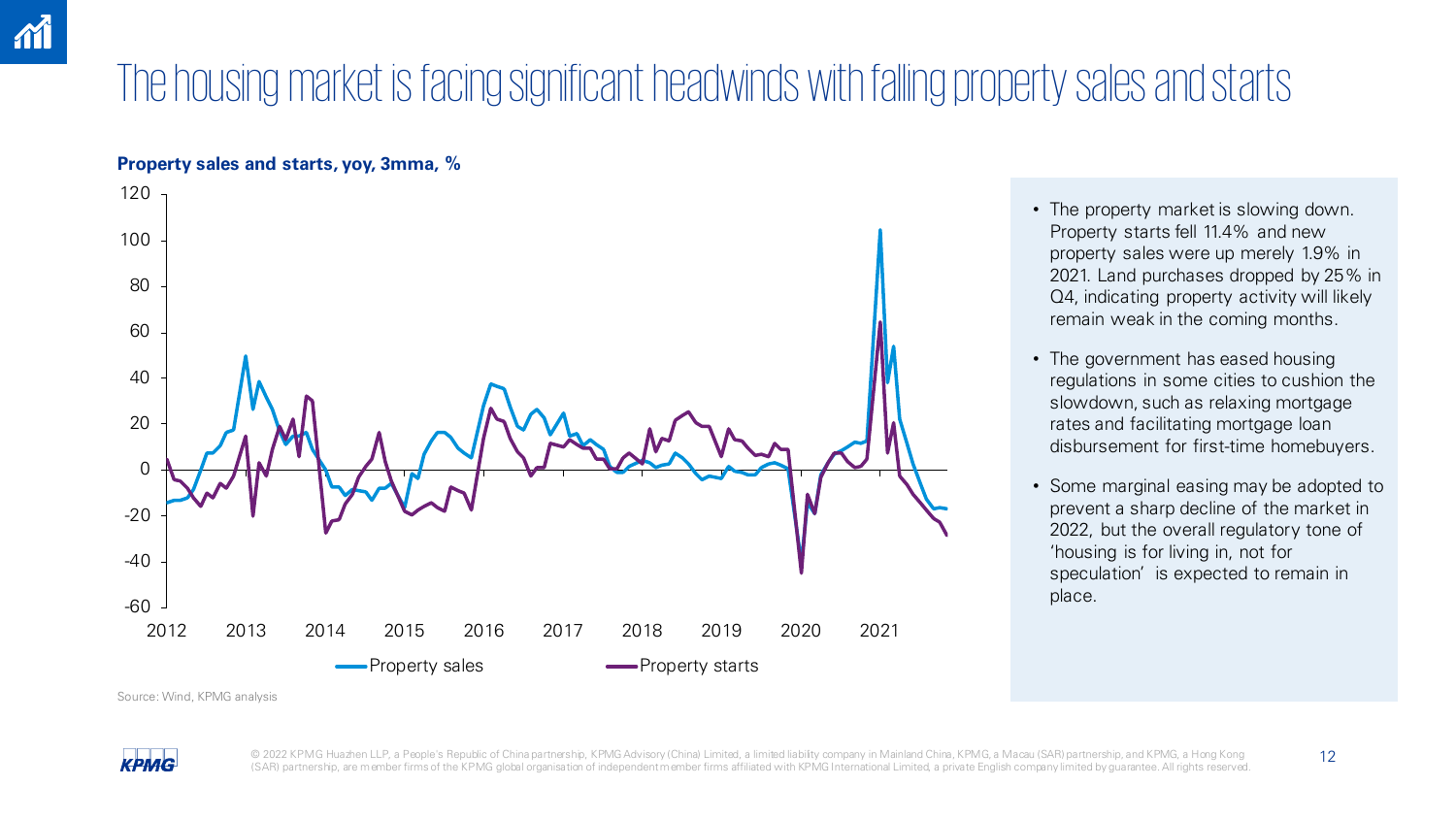### The government has pre-approved a large quota for 2022's local government special bond issuance, which should support infrastructure investment in H1

### **Share of local government special bond by investment area, January-November 2021, %**



- The government stepped up the issuance of local government special bonds (LGSBs) in H2 2021.
- About 60% of LGSBs were targeted at infrastructure projects, including municipal construction and industrial parks, and transportation. With faster government bond issuance and fiscal spending, the decline in infrastructure investments narrowed from -6.5% in September to -0.6% in December.
- To stabilise economic growth, the government has approved a large frontloaded quota for LGSBs of RMB 1.46 trillion. The quota is higher than that approved in 2019 and 2020. This should provide additional support to infrastructure investments in the first half of 2022.

Source: Ministry of Finance, KPMG analysis



© 2022 KPMG Huazhen LLP, a People's Republic of China partnership, KPMG Advisory (China) Limited, a limited liability company in Mainland China, KPMG, a Macau (SAR) partnership, and KPMG, a Hong Kong [3] (SAR) partnership, are member firms of the KPMG global organisation of independent member firms affiliated with KPMG International Limited, a private English company limited by guarantee. All rights reserved.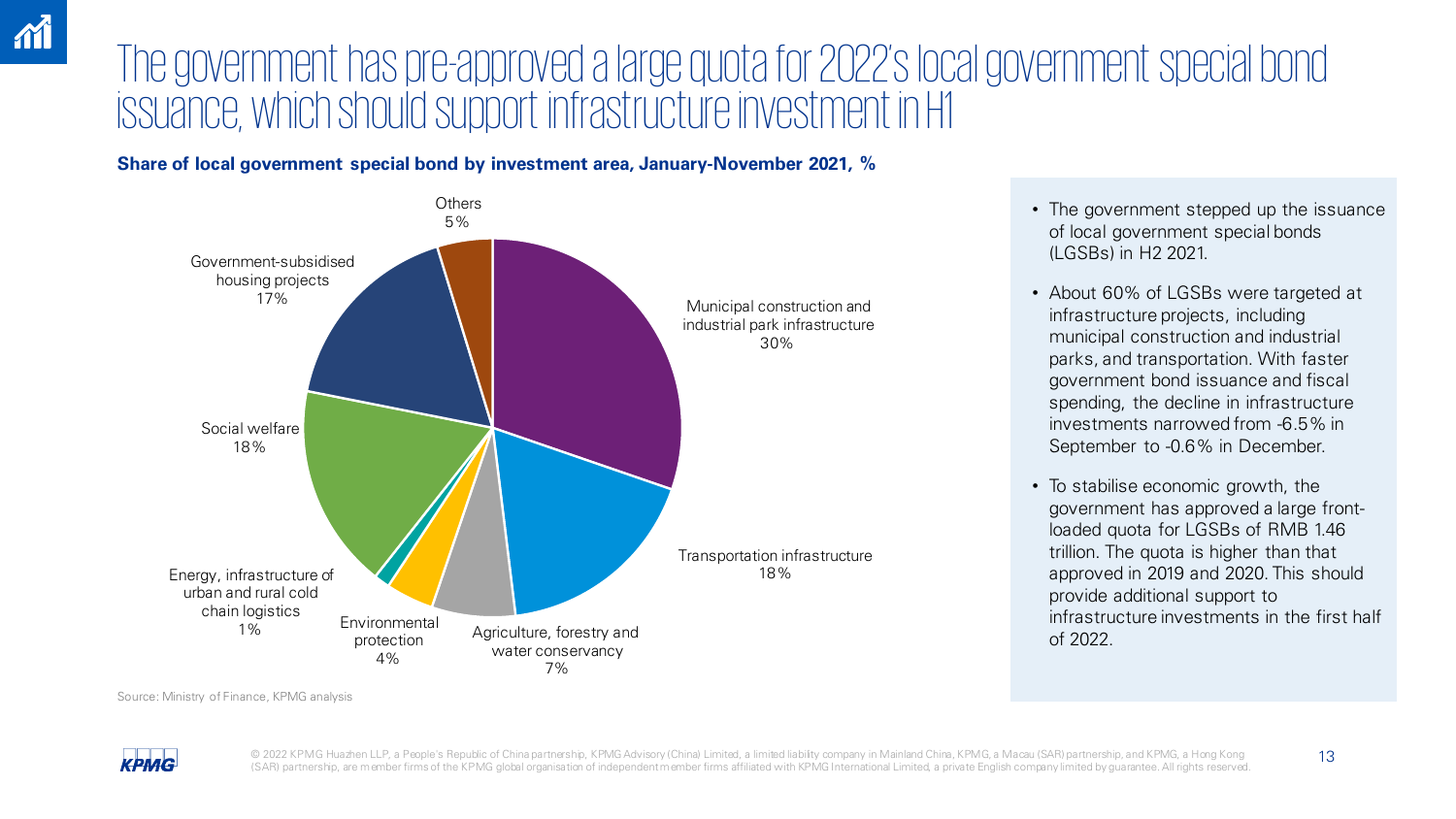### Exports remained strong through 2021, but the growth pace is expected to moderate ping forward

#### **Growth of exports and imports, %**



- Thanks to rising demand from advanced economies and production disruptions in some developing markets due to new pandemic waves, China's exports remained robust and stood at USD 3.4 trillion in 2021. Exports surged by 23% in Q4, pushing the quarterly trade surplus to its highest level on record.
- In terms of imports, the growth reached 30.1% in 2021, driven by hikes in commodity prices. China's import prices have been increasing at double digit for nine months. The government also ramped up coal and gas imports to increase energy supplies. The imported volume of coal increased by 44% in Q4.
- Looking ahead, we expect China's exports to continue to do well but the growth rate will likely slow with a higher base and the recovery in advanced economies shifting from goods demand towards services.



© 2022 KPMG Huazhen LLP, a People's Republic of China partnership, KPMG Advisory (China) Limited, a limited liability company in Mainland China, KPMG, a Macau (SAR) partnership, and KPMG, a Hong Kong<br>14 (SAR) partnership, are member firms of the KPMG global organisation of independent member firms affiliated with KPMG International Limited, a private English company limited by guarantee. All rights reserved.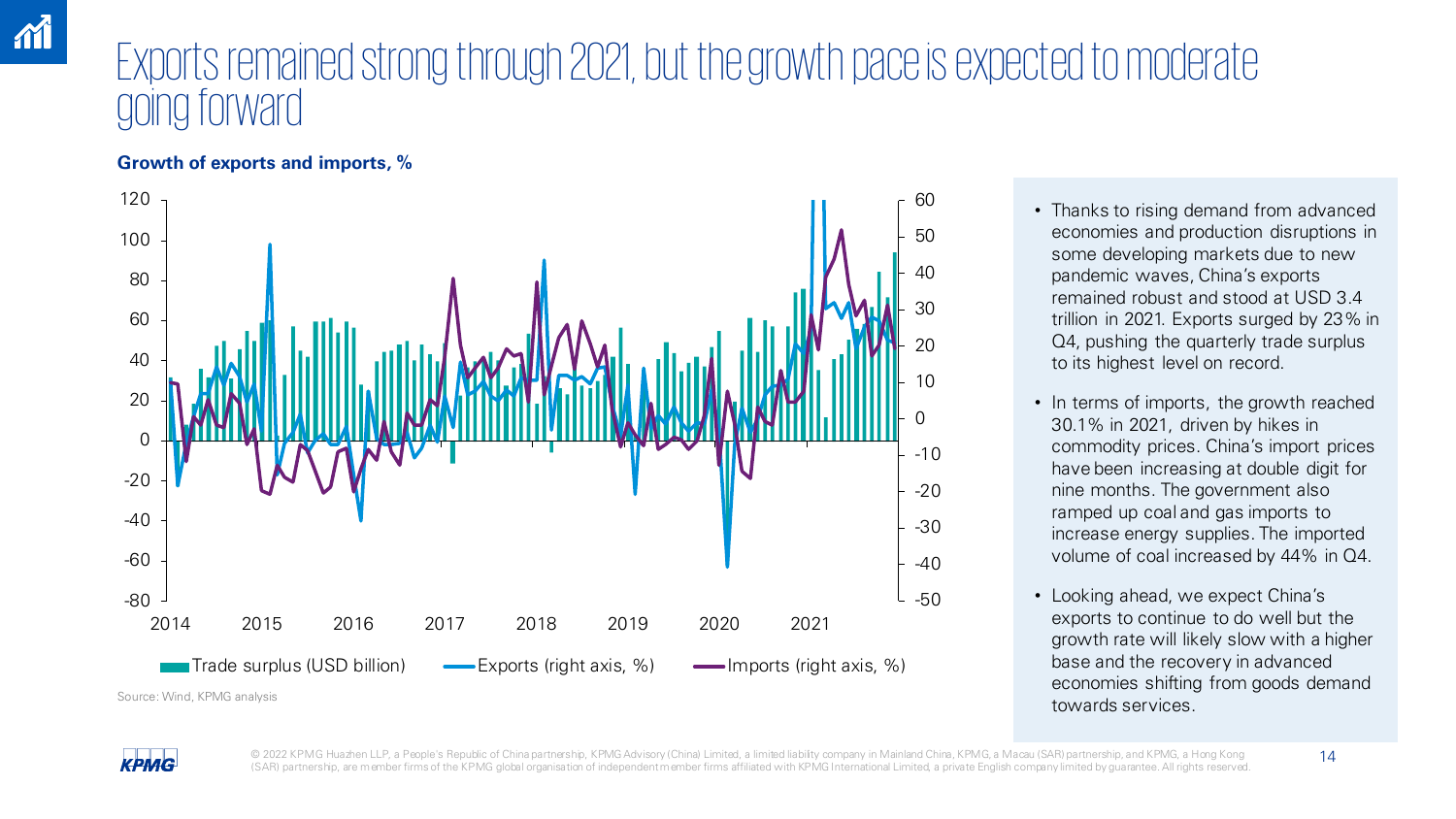# Consumer inflation remains subdued thanks to drop in pork prices

#### **Consumer price index (CPI) and pork price, yoy, %**



- The consumer price index (CPI) rose 0.9% in 2021, well below the central bank's target of about 3%. Falling pork prices and soft non-food price increase helped to cap CPI growth.
- Looking ahead, we expect China's CPI to rise from 0.9% in 2021 to 2.5% in 2022 owing to last year's low base, consumption recovery, and the spill-over of increases in commodity prices.

Source: Wind, KPMG analysis

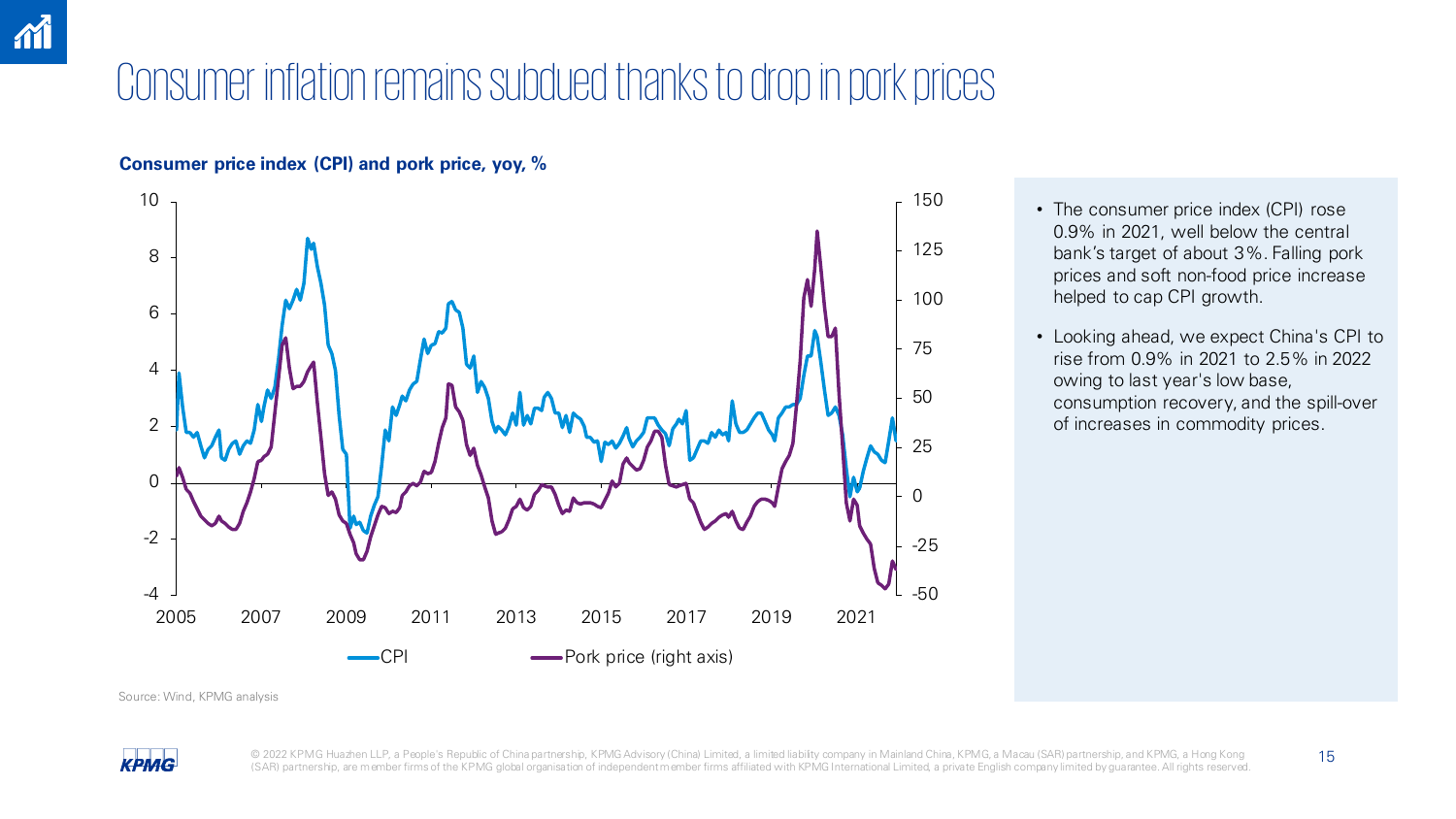## Producer price inflation is peaking out as growth of commodity prices retreats



**Producer price index (PPI) and Nanhua industrial products price index, yoy, %**

- The government has taken a number of measures to contain rising prices of energy and raw materials. Growth of producer price index (PPI) slowed to 10.3% in December from 12.9% in November. It was the second consecutive drop after reaching a peck in October.
- As the pandemic situations improve and raw material supplies continue to recover, we expect the PPI growth to retreat this year. The gap between CPI and PPI is expected to narrow.

Source: Wind, KPMG analysis



© 2022 KPMG Huazhen LLP, a People's Republic of China partnership, KPMG Advisory (China) Limited, a limited liability company in Mainland China, KPMG, a Macau (SAR) partnership, and KPMG, a Hong Kong 16 (SAR) partnership, are member firms of the KPMG global organisation of independent member firms affiliated with KPMG International Limited, a private English company limited by guarantee. All rights reserved.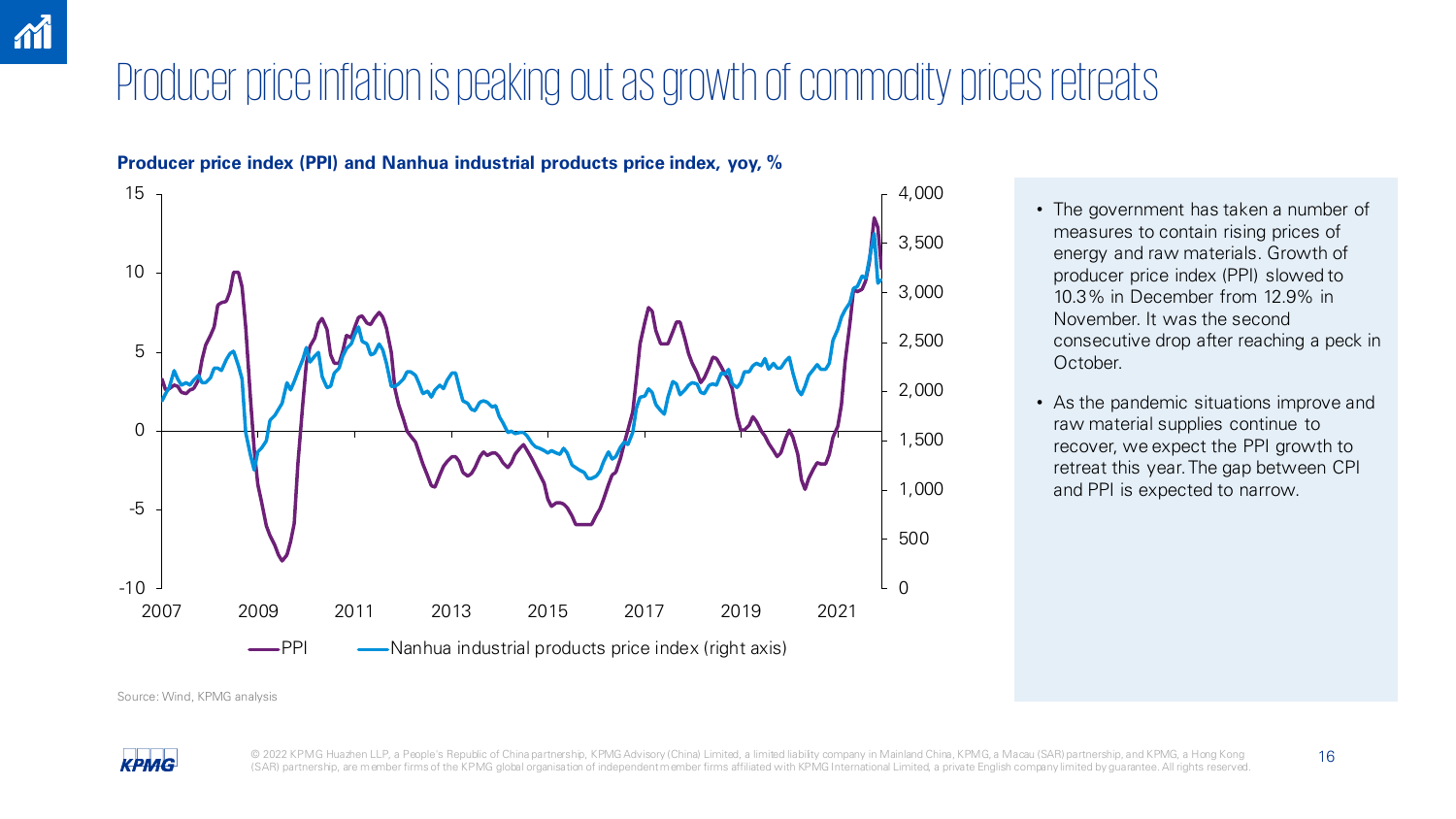### Growth of total social financing slowed, mostly due to a decline in off-balance sheet financing and bond issuances

#### **Change in total social financing, RMB trillion**



- New total social financing (TSF), a measure of the total liquidity provided by the financial sector to the real economy, increased by RMB 31.4 trillion in 2021, RMB 3.4 trillion lower than the same period last year, but RMB 5.7 trillion higher than in 2019.
- Bank loans are the main driver for TSF growth, accounting for 63.6% of total new growth. Issuances of corporate and local government bonds both retreated from the last year and off-balance sheet financing continued to decline. Meanwhile, equity financing (e.g. stocks) increased.
- Funding support for the green economy continue to strengthen. The central bank launched a new lending facility to support carbon-reduction in November, and it also set up a special relending facility worth RMB 200 billion to support clean coal



© 2022 KPMG Huazhen LLP, a People's Republic of China partnership, KPMG Advisory (China) Limited, a limited liability company in Mainland China, KPMG, a Macau (SAR) partnership, and KPMG, a Hong Kong [17] (SAR) partnership, are member firms of the KPMG global organisation of independent member firms affiliated with KPMG International Limited, a private English company limited by guarantee. All rights reserved.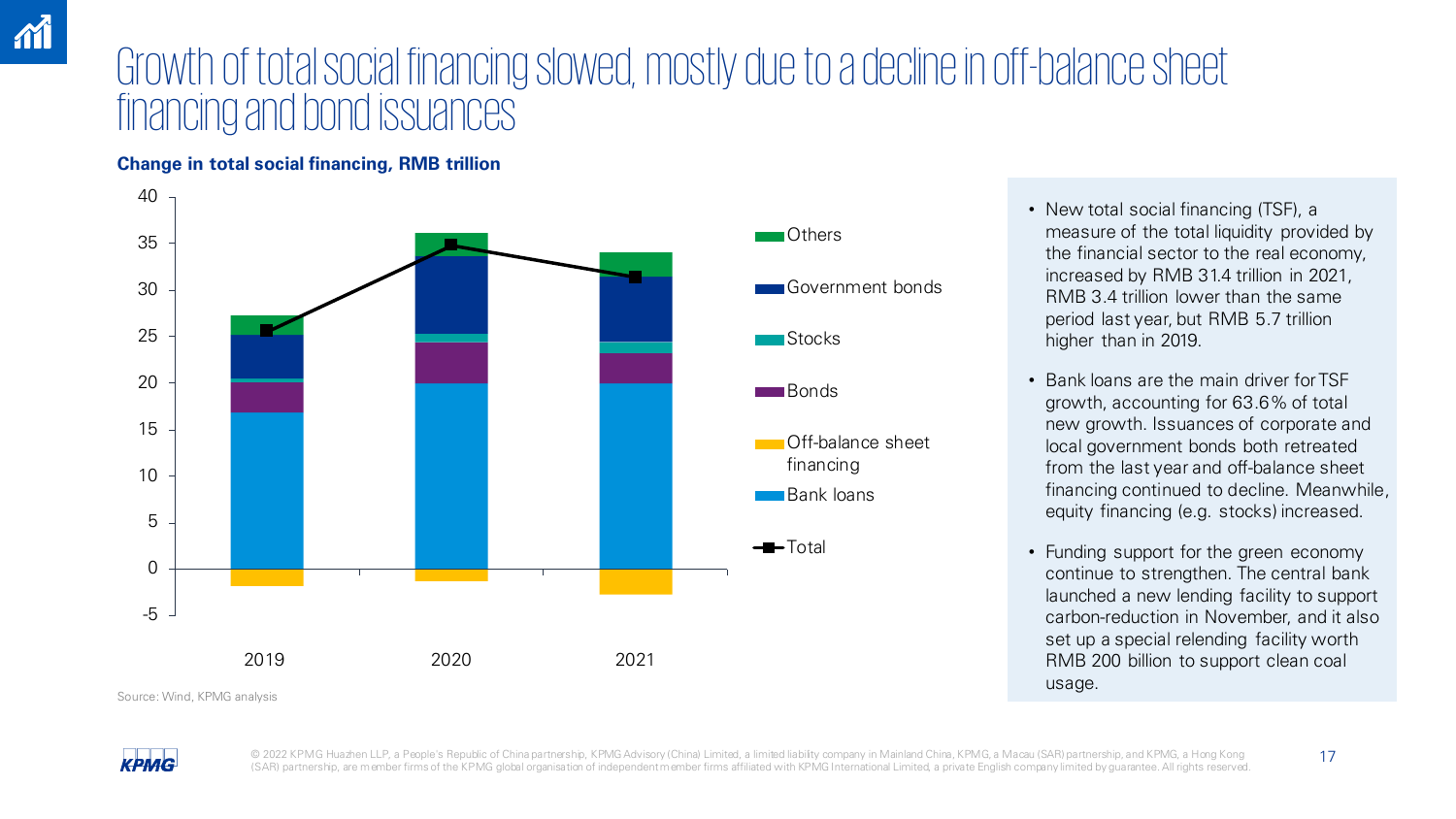### The central bank is stepping up support by cutting the required reserve ratio and key policy rates

**Required reserve ratio and one-year loan prime rate, %**



- The PBoC has accelerated monetary easing to support economic growth. It cut the required reserve ratio and reduced the one-year LPR by 5bp in December.
- In January, it further cut the MLF and reverse repo rate by 10bp each and slashed the LPR for one-year by 10bp and for five-year by 5bp.
- Looking forward, we expect more policy support to stabilise economic growth, as well as further RRR cuts in 2022.

Source: Wind, KPMG analysis.



© 2022 KPMG Huazhen LLP, a People's Republic of China partnership, KPMG Advisory (China) Limited, a limited liability company in Mainland China, KPMG, a Macau (SAR) partnership, and KPMG, a Hong Kong (18 (SAR) partnership, are member firms of the KPMG global organisation of independent member firms affiliated with KPMG International Limited, a private English company limited by guarantee. All rights reserved.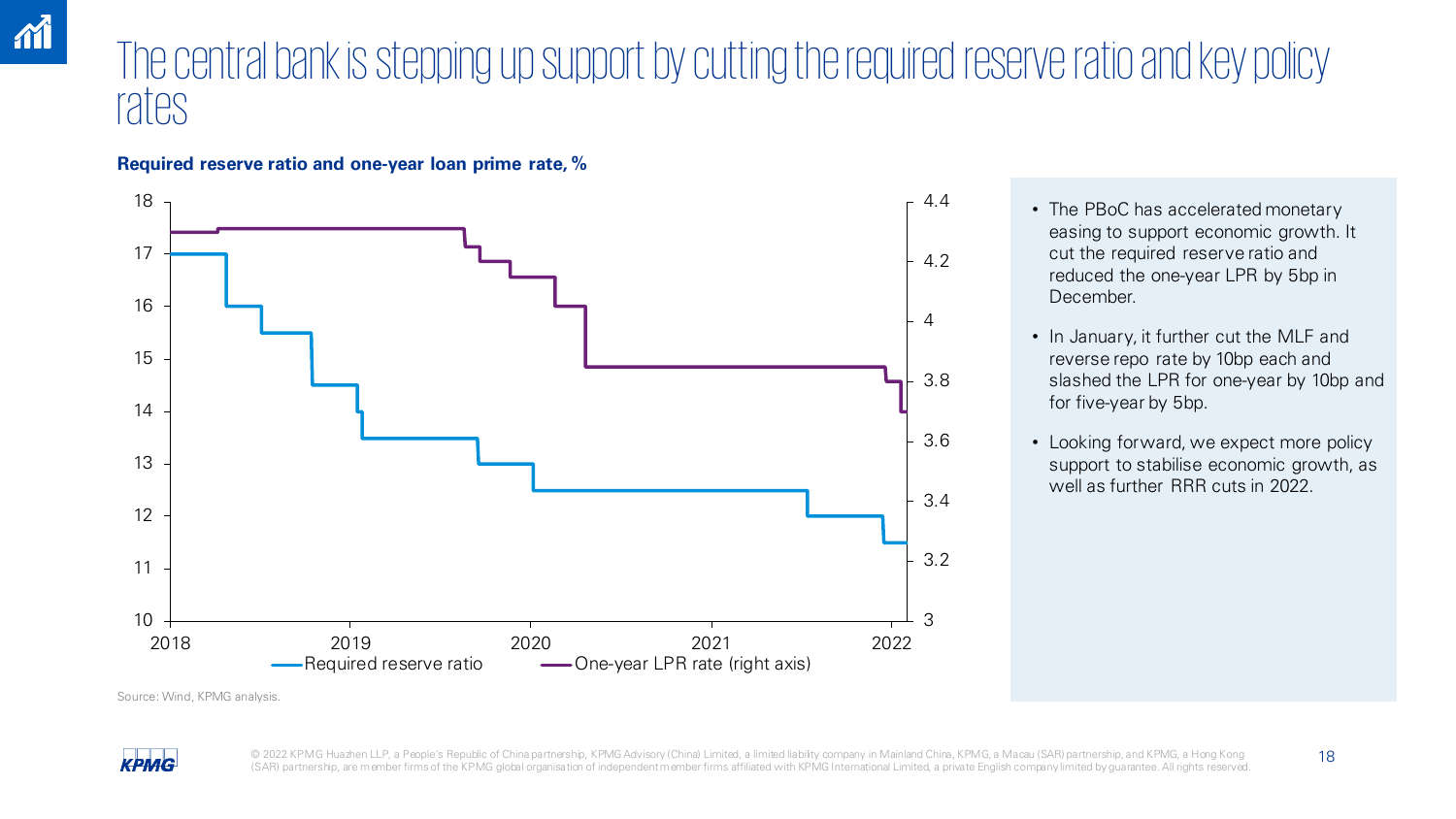# Foreign direct investment remains robust growth

### **China's FDI by quarter (in RMB terms), yoy, %**



Source: Wind, KPMG analysis **2022.** Note that the set of the set of the set of the set of the set of the set of the set of the set of the set of the set of the set of the set of the set of the set of the set of the set of

- Growth of foreign direct investment (FDI) into China increased from 2.0% in Q3 to 3.1% in Q4. Total FDI increased 14.9% yoy to RMB 1.15 trillion (USD 173.5 billion) in 2021, underlining the importance of the Chinese market to MNCs.
- The service sector accounted for 78.9% of total FDI in 2021. FDI into the hightech sector increased by 17.1%, of which high-tech service industries experienced growth of 19.2%.
- The country's large domestic market and strong manufacturing base continue to attract foreign investors, particularly in the wealth management, new energy, and high technology sectors. In addition, China has fully opened up the auto sector to foreign investors as the latest Negative List is trimmed further. We expect China's FDI to remain robust in



© 2022 KPMG Huazhen LLP, a People's Republic of China partnership, KPMG Advisory (China) Limited, a limited liability company in Mainland China, KPMG, a Macau (SAR) partnership, and KPMG, a Hong Kong 19 (SAR) partnership, are member firms of the KPMG global organisation of independent member firms affiliated with KPMG International Limited, a private English company limited by guarantee. All rights reserved.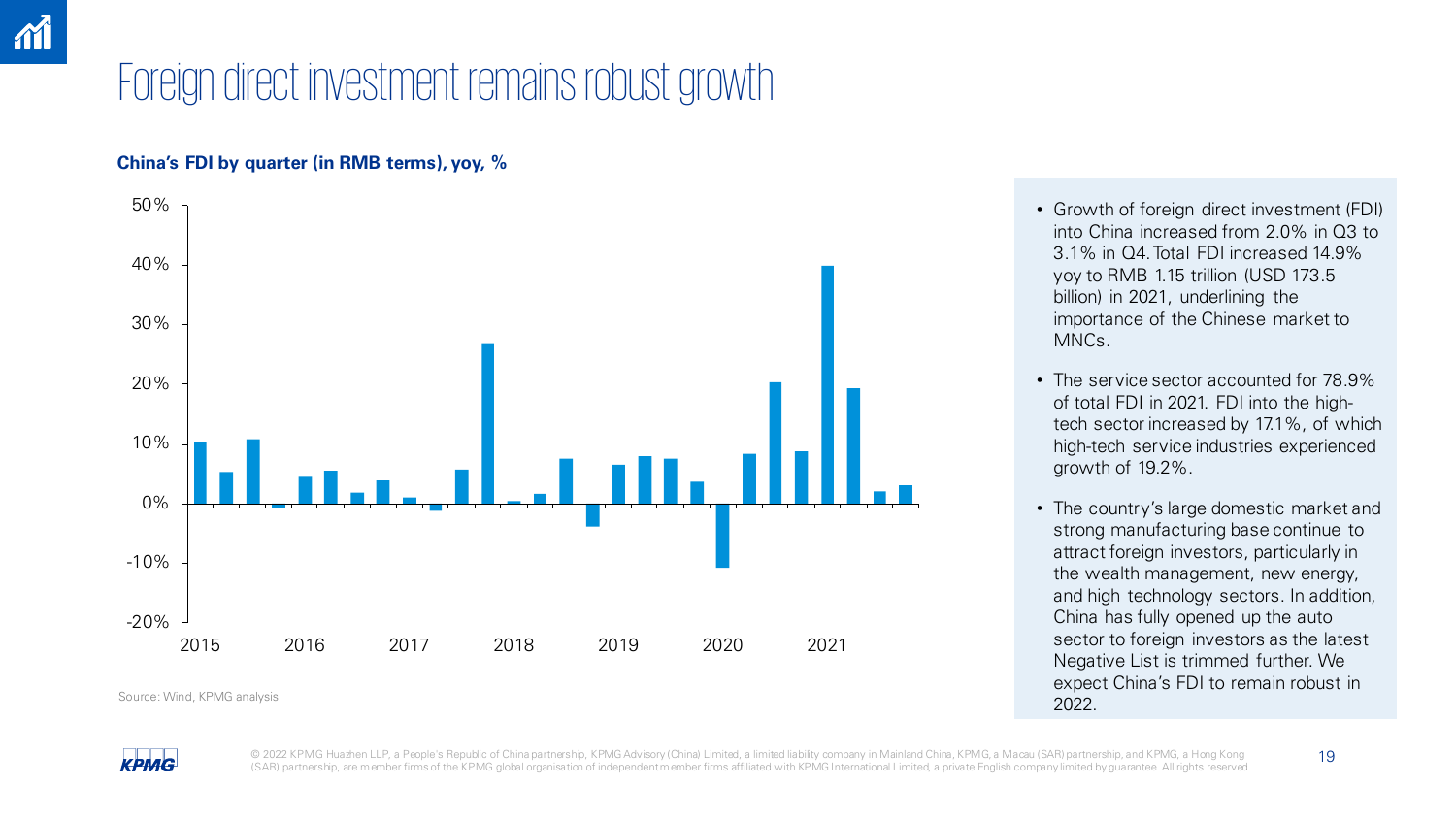### The RMB exchange rate strengthened significantly in 2021 against both the basket currencies and the USD, but is likely to weaken modestly in 2022

#### **CFETS RMB index and USD/RMB exchange rate**



- On the back of China's strong export growth and robust financial capital inflow, the CFETS's basket index of the RMB increased by 8% in 2021.
- Despite the strengthening of the USD due to the US economic recovery and Fed's expected tapering, the RMB also appreciated against the USD by 2.6% in 2021 and traded at 6.35 in mid-January.
- Looking forward, China's export growth will likely slow from a high base. The interest rate differential between the US and China is also expected to narrow, due to Fed's expected tightening and China's interest rate cuts. Thus, the RMB is expected to depreciate slightly against the USD, but should remain relatively strong with China's continued economic growth.

Source: Wind, KPMG analysis



© 2022 KPMG Huazhen LLP, a People's Republic of China partnership, KPMG Advisory (China) Limited, a limited liability company in Mainland China, KPMG, a Macau (SAR) partnership, and KPMG, a Hong Kong<br>20 (SAR) partnership, are member firms of the KPMG global organisation of independent member firms affiliated with KPMG International Limited, a private English company limited by guarantee. All rights reserved.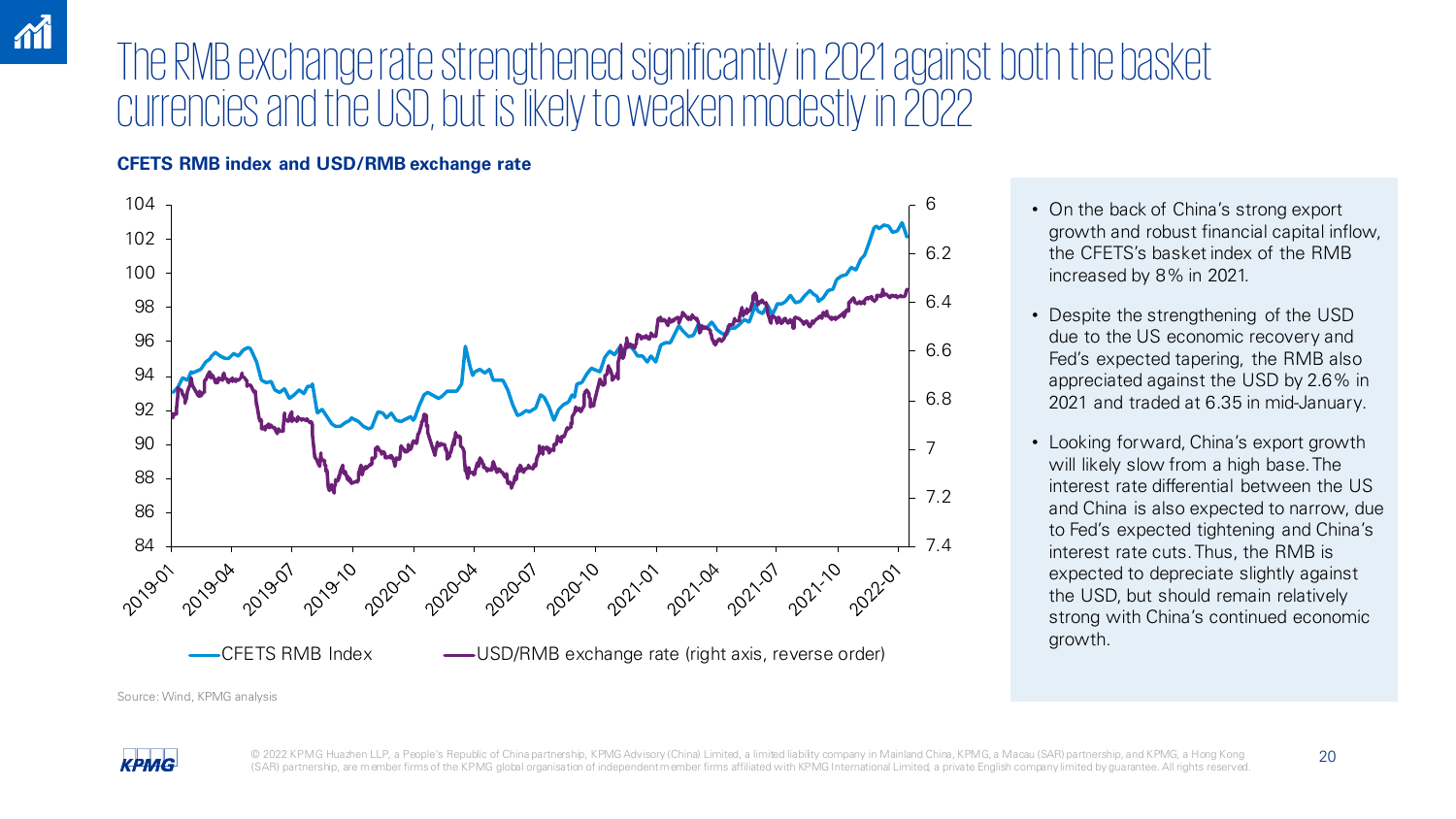# The number of newborns in China fell to a record low



#### **China's total population and number of newborns, million**

Source: Wind, KPMG analysis

- China's total population grew by 480 thousand in 2021, the smallest increase over the past six decades. Low fertility rate is the main cause of the slow population growth. The number of newborns fell to 10.6 million in 2021, the lowest level on record.
- One reason for the low newborns is the decline in the number of women in childbearing age (21–35) by 3 million in 2021. Having said that, the pandemic has also significantly changed social behaviours worldwide and people may decide to postpone marriages and childbearing. Birth rates in countries such as the US and Japan have also dropped since the pandemic.
- To improve the country's demographic structure, China announced a 'three-child' policy in 2021 and released measures to encourage people to have more children.

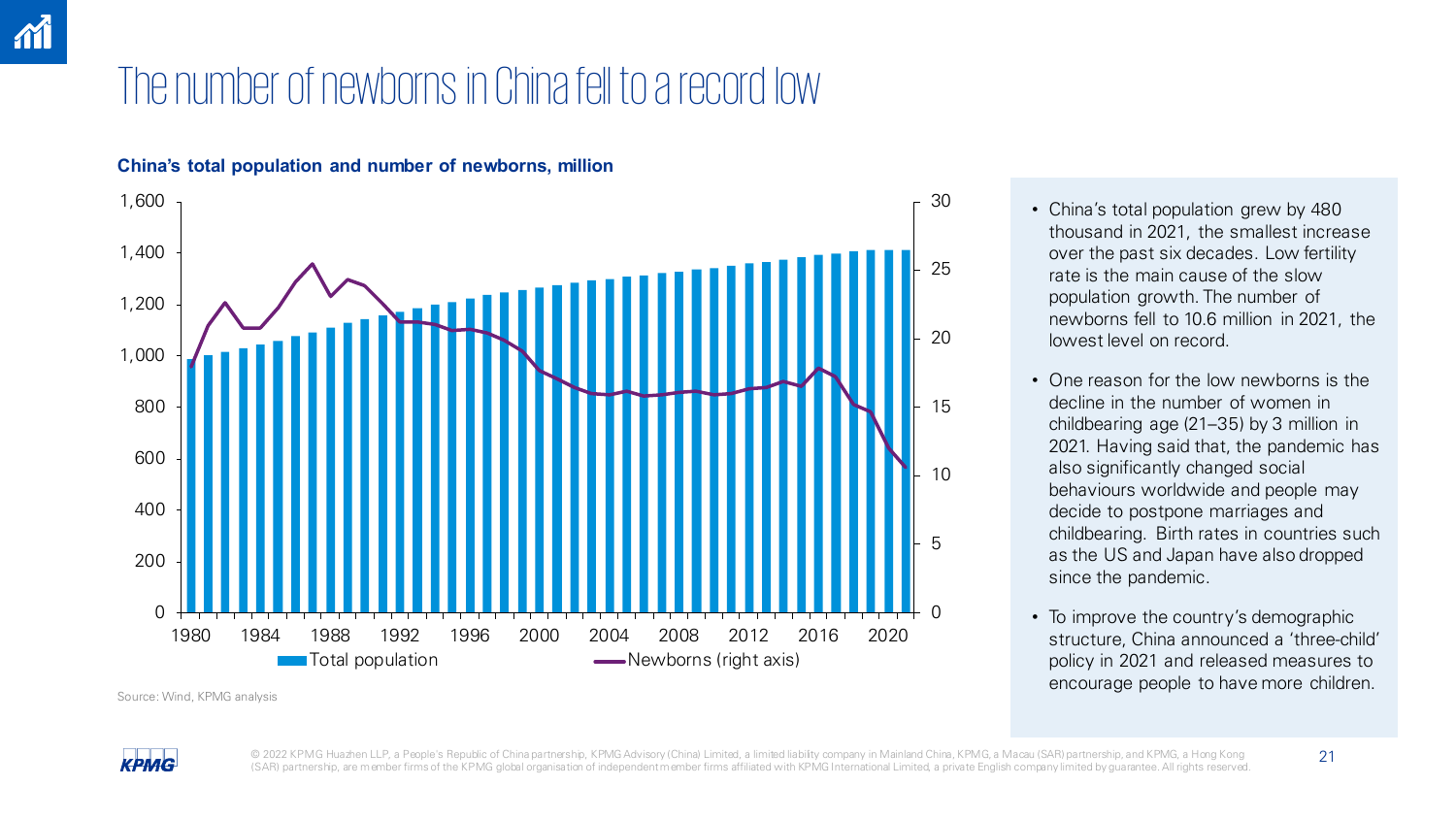# Omicron poses new threats to Hong Kong's economic recovery

### **Hong Kong's real GDP growth rate, yoy, %**



- Hong Kong's economy improved in 2021 with a growth of 6.4% for the full year, mainly driven by a higher vaccination rate, strong exports, better retail sales and government stimulus. The labour market continued to improve and the unemployment rate dropped to 3.9% in December, the slowest since the start of pandemic.
- In response to the outbreak of the Omicron variant, the Hong Kong government reintroduced restrictions on travel and social activities. These measures will curb cross-border tourism and business, as well as impact Hong Kong's retail sector. Looking ahead, the surge in Omicron cases will likely weigh on Hong Kong's continued recovery.

Source: Wind, KPMG analysis



© 2022 KPMG Huazhen LLP, a People's Republic of China partnership, KPMG Advisory (China) Limited, a limited liability company in Mainland China, KPMG, a Macau (SAR) partnership, and KPMG, a Hong Kong 20 (SAR) partnership, are member firms of the KPMG global organisation of independent member firms affiliated with KPMG International Limited, a private English company limited by guarantee. All rights reserved.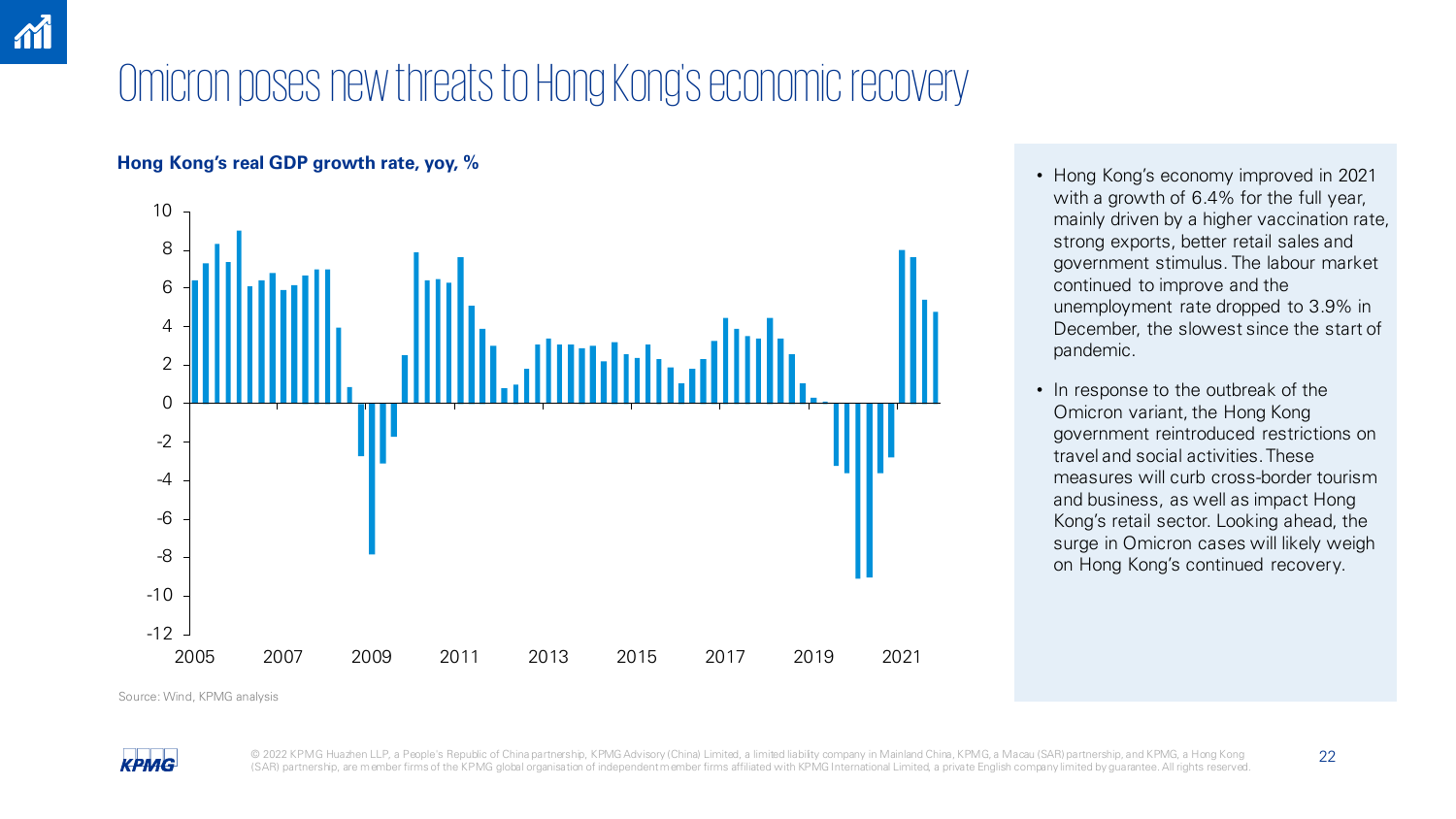

# Contact us



**Raymond Ng** Head of Markets KPMG China +86 (10) 85087067 raymond.kk.ng@kpmg.com



**Norbert Meyring** Partner KPMG China +86 (21) 22122707 norbert.meyring@kpmg.com



**Thomas Stanley** COO of Markets KPMG China +86 (21) 22123884 thomas.stanley@kpmg.com



**Kevin Kang** Chief Economist KPMG China +86 (10) 85087198 k.kang@kpmg.com

Research Team: Yuan Zeng, CFA; Yanan Zheng, Lindsay He (Intern) Design: Zheng Zhu